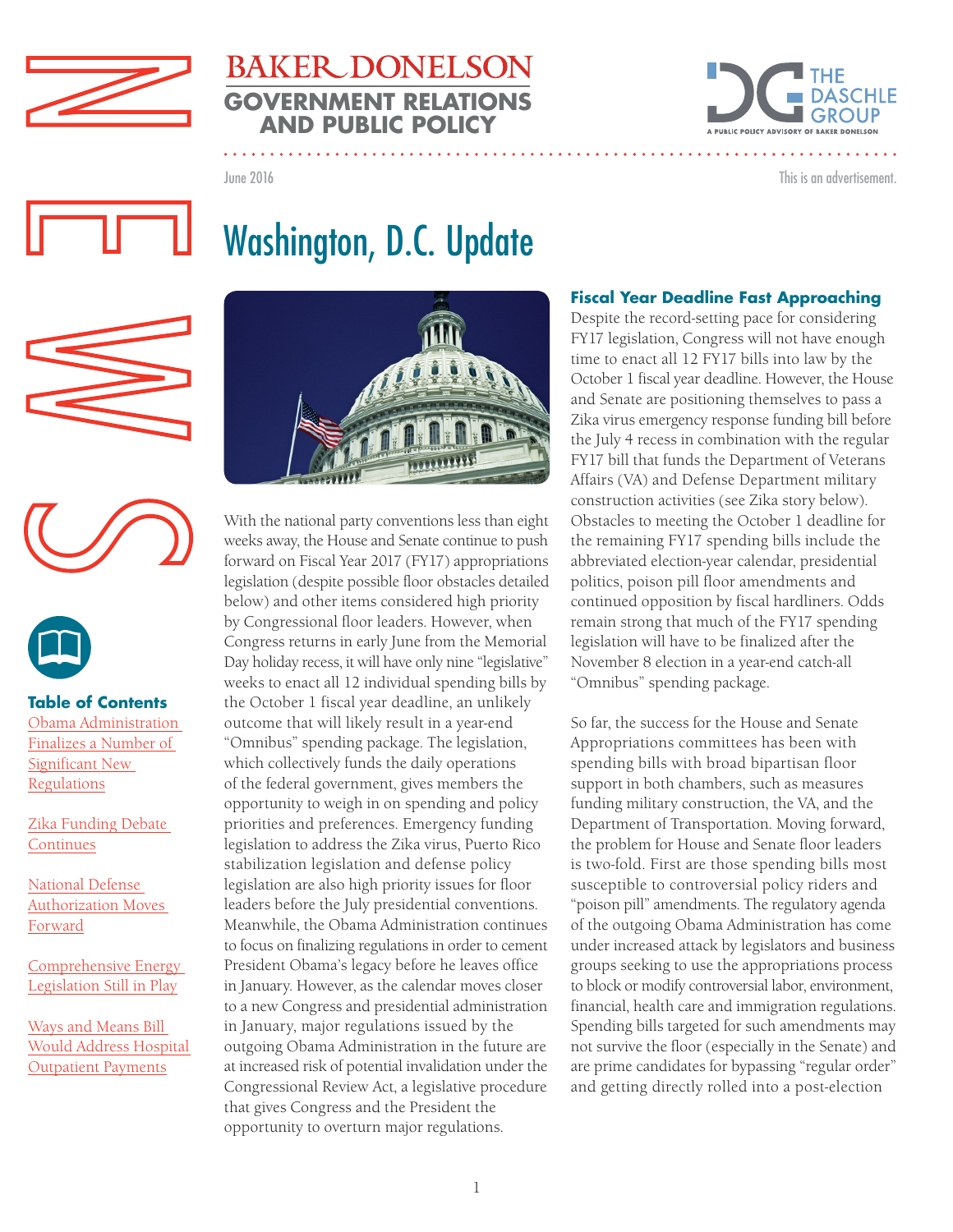<span id="page-1-0"></span>



This is an advertisement.

June 2016



The second problem is the position of House Republican fiscal conservatives whose opposition to last fall's sequestration relief agreement helped torpedo efforts by Speaker Paul Ryan (R-WI) to pass a budget resolution, a top election-year priority of the Speaker. Republican hardliners appear willing to support FY17 bills at higher spending levels for national security-related bills, but they may withhold floor support for domestic spending measures, especially if they are unable to attach amendments blocking or scaling back the Obama Administration's regulatory agenda. Without assurances from hardliners, Speaker Ryan's only choice may be to rely on Democrats to pass some of the domestic spending bills or hold them back for direct inclusion in a year-end spending package.

**Takeaway:** Despite floor obstacles and the abbreviated election-year schedule, individual FY17 appropriations bills represent some of the few remaining "must pass" bills of the 114th Congress – the federal government cannot operate without them. Hence, the spending bills offer excellent opportunities for getting favored policy initiatives and projects into law.

### **Obama Administration Finalizes a Number of Significant New Regulations**

The Obama Administration seeks to cement its legacy by implementing an expansive regulatory agenda before President Obama leaves office in January 2017. Since the start of the new year, the Administration has issued a large number of final rules before they can be potentially overturned by the next Congress and President under the

Congressional Review Act. That Act gives Congress 60 legislative days to enact a joint resolution of disapproval of "major" executive branch rules. The joint resolution requires presidential approval in order for the rules to be invalidated. Recently finalized regulations include:

- **Methane Emissions:** As part of President Obama's Climate Action Plan, on May 12, the Environmental Protection Agency (EPA) finalized Clean Air Act regulations limiting emissions of methane and volatile organic compounds from additional new, modified and reconstructed sources in the oil and gas industry. The final rule addresses new and heavily modified equipment, but does not apply to existing rigs, well pads and auxiliary equipment. The EPA estimates the rules will cost companies around \$530 million in 2025, but claims \$690 million in savings from reduced waste, with a potential net benefit of \$160 million. The agency said the regulations would lower methane emissions by 510,000 tons in 2025, the equivalent of 11 million metric tons of carbon dioxide. The rules have been heavily criticized by the oil and gas industry.
- **Electronic Cigarettes**: On May 4, the Food and Drug Administration (FDA) issued a final rule banning the sale of electronic cigarettes to minors. The agency also expanded its authority to regulate e-cigarettes, cigars and hookah tobacco in much the same way it already regulates traditional cigarettes. The rules also require companies to get FDA approval for any products marketed after February 15, 2007. E-cigarette makers will also have to go back to the FDA within two years for approval of the products they already sell.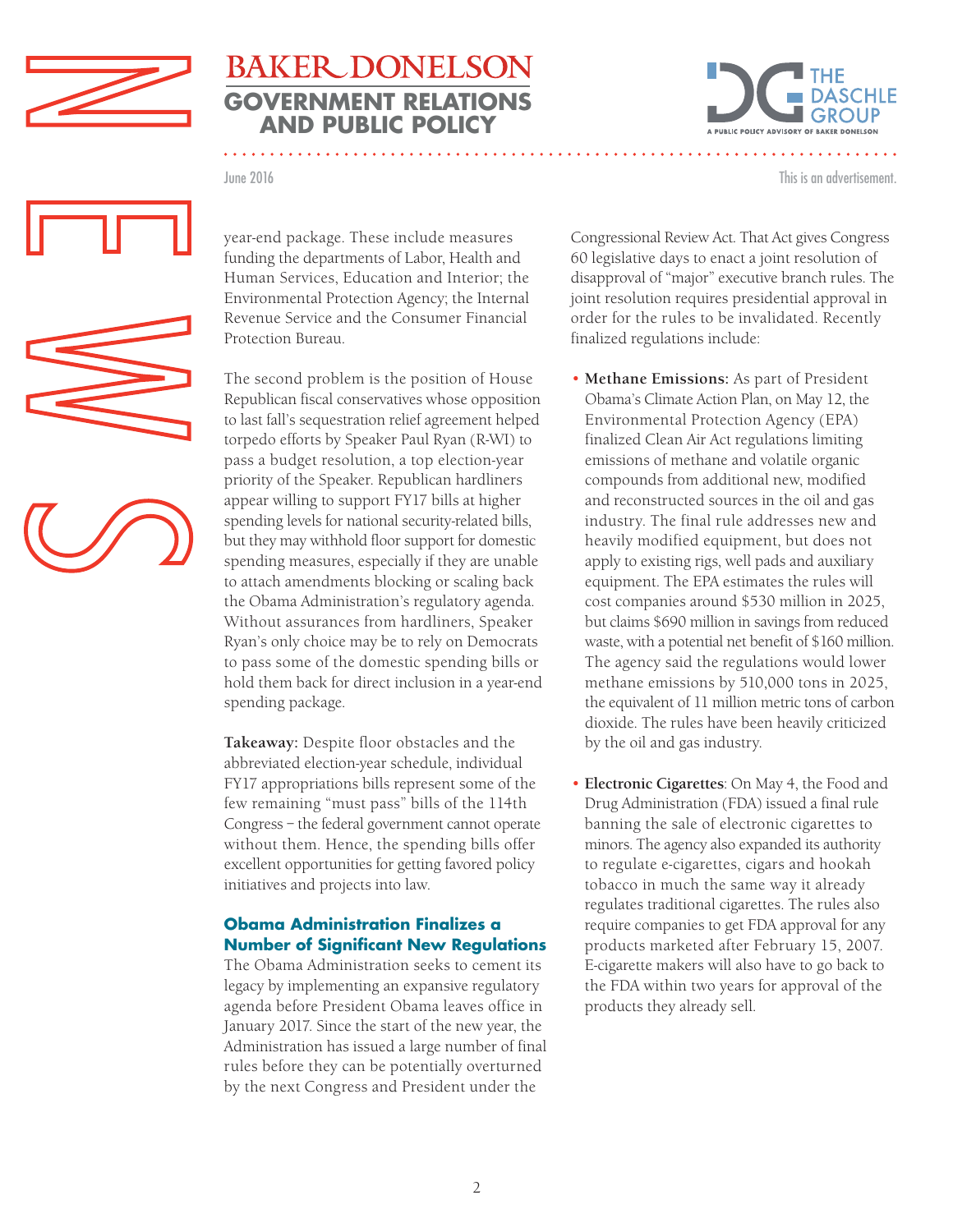<span id="page-2-0"></span>



June 2016 This is an advertisement.







• **Overtime Pay**: On May 18, the Department of Labor (DOL) issued a final rule modifying the salary and compensation levels needed for salaried employees to be exempt from overtime pay requirements. The compliance date is December 1. The regulations, last updated more than a decade ago, would let full-time salaried employees earn overtime if they make up to \$47,476 per year, more than double the current threshold of \$23,660 per year. The DOL estimates the rule would benefit 4.2 million additional workers.

Takeaway: Congress is including policy riders in pending FY17 appropriations bills to block the Administration from implementing various final regulations, including the methane rules for oil and gas drillers, the Waters of the U.S. rule, the EPA's new ozone air quality standard and select financial services regulations, among others. Democrats and the Administration will likely resist such efforts when the final spending legislation is negotiated later this year.

#### **Zika Funding Debate Continues**

Congress and the White House are trying to reach agreement on a Zika virus emergency response funding bill before the summer mosquito season. Funding levels and whether to offset the cost of the emergency spending bill are the two principal sticking points. The White House requested \$1.9 billion in emergency funding through the end of FY17 (September 30, 2017) and agreed to repurpose \$589 million from existing programs to aid in the fight against Zika. The Senate-passed bill provides \$1.1 billion through FY17 without funding offsets. The House-passed bill, however, provides \$661 million through FY16 to be paid for with previously appropriated but yet-to-be-spent funds, including emergency Ebola funds. The White House has threatened to veto the House-passed legislation due to what it considers inadequate funding to meet the challenges posed by the Zika virus and for proposing to offset the cost of the legislation with unspent Ebola funds. Both the

House and Senate bills would facilitate the development of countermeasures and vaccines for Zika. The more expansive Senate version also contains funds for enhanced domestic preparedness activities.

**Takeaway:** Negotiators hope to resolve differences and send final legislation to President Obama when Congress returns from the Memorial Day congressional recess. The final bill might contain funds to support states for enhancing emergency public health response capacity associated with Zika and related disease.

#### **National Defense Authorization Moves Forward**

Congress has recently taken up the annual defense authorization measure, the National Defense Authorization Act. The legislation authorizes annual appropriations for Department of Defense (DOD) programs and activities, and gives Congress an opportunity to weigh in on national security policy. The House passed its version of the bill, H.R. 4909, on May 18. The House version calls for a \$602.2 billion top-line budget and was passed by a vote of 277 to 147. Forty Democrats voted with the vast majority of Republicans in favor of the bill, while five Republicans joined 142 Democrats in voting against it. The Senate is on pace to pass its version of the legislation, S. 2943, after Congress returns from the Memorial Day congressional recess. The Senate bill was approved by the Senate Armed Services Committee on May 12.

**Takeaway:** As in years past, the off-budget emergency Overseas Contingency Operations (OCO) funding account is the most contentious part of the bill. House lawmakers have largely ignored threats from Senate Democrats and the President over the proposed use of off-budget OCO funds to pay for the DOD's "base" budget subject to the discretionary spending caps. The House version of the bill includes \$18 billion in OCO funds for items not requested by the President.